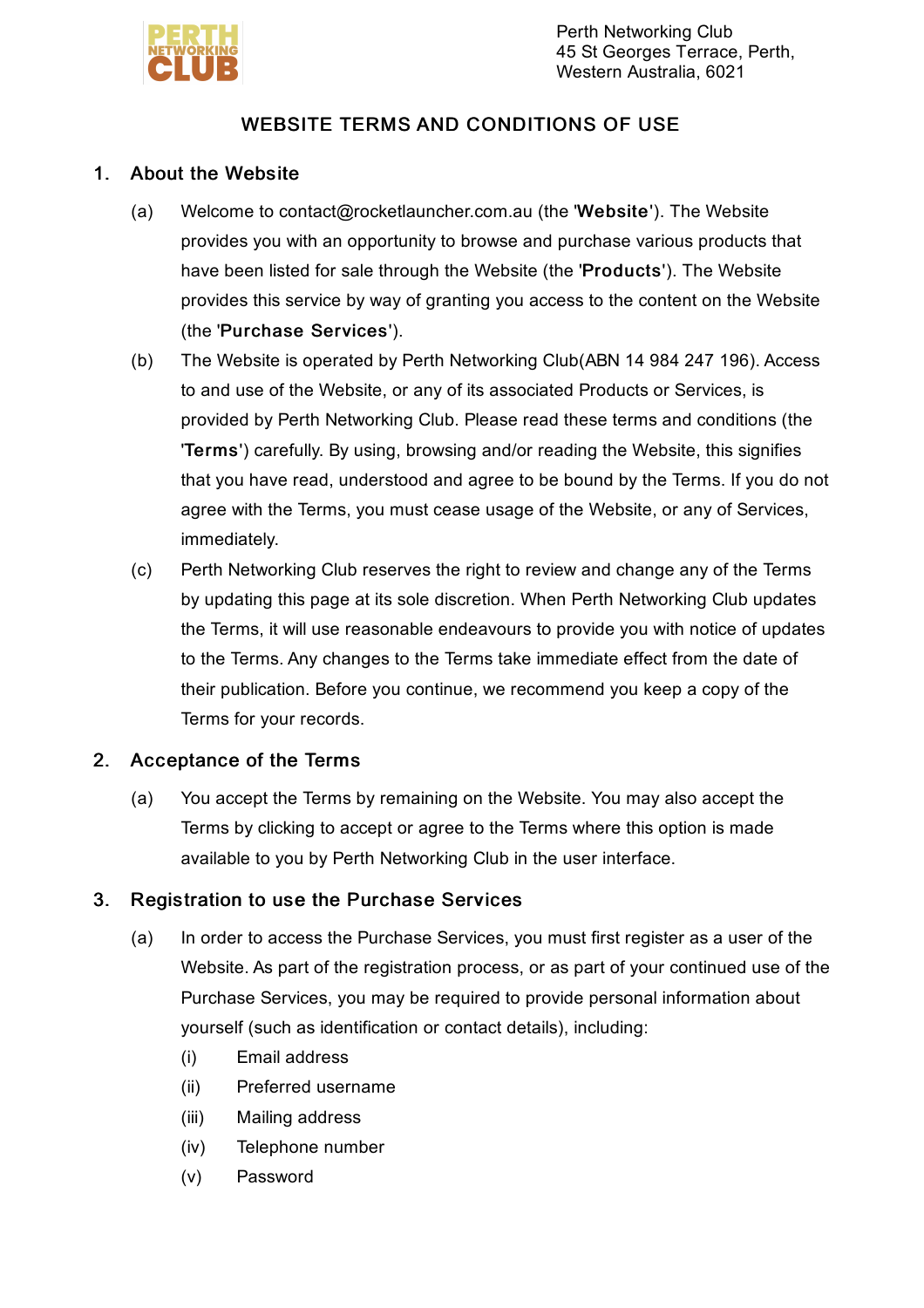

### (vi) Payment Details

- (b) You warrant that any information you give to Perth Networking Club in the course of completing the registration process will always be accurate, correct and up to date.
- (c) Once you have completed the registration process, you will be a registered member of the Website ('Member') and agree to be bound by the Terms. As a Member you will be granted immediate access to the Purchase Services.
- (d) You may not use the Purchase Services and may not accept the Terms if:
	- (a) you are not of legal age to form a binding contract with Perth Networking Club; or
	- (b) you are a person barred from receiving the Purchase Services under the laws of Australia or other countries including the country in which you are resident or from which you use the Purchase Services.

### 4. Your obligations as a Member

- (a) As a Member, you agree to comply with the following: You will use the Purchase Services only for purposes that are permitted by:
	- (i) the Terms;
	- (ii) any applicable law, regulation or generally accepted practices or guidelines in the relevant jurisdictions;
	- (iii) you have the sole responsibility for protecting the confidentiality of your password and/or email address. Use of your password by any other person may result in the immediate cancellation of the Purchase Services;
	- (iv) any use of your registration information by any other person, or third parties, is strictly prohibited. You agree to immediately notify Perth Networking Club of any unauthorised use of your password or email address or any breach of security of which you have become aware;
	- (v) access and use of the Website is limited, non-transferable and allows for the sole use of the Website by you for the purposes of Perth Networking Club providing the Purchase Services;
	- (vi) you will not use the Purchase Services or Website for any illegal and/or unauthorised use which includes collecting email addresses of Members by electronic or other means for the purpose of sending unsolicited email or unauthorised framing of or linking to the Website;
	- (vii) you agree that commercial advertisements, affiliate links, and other forms of solicitation may be removed from the Website without notice and may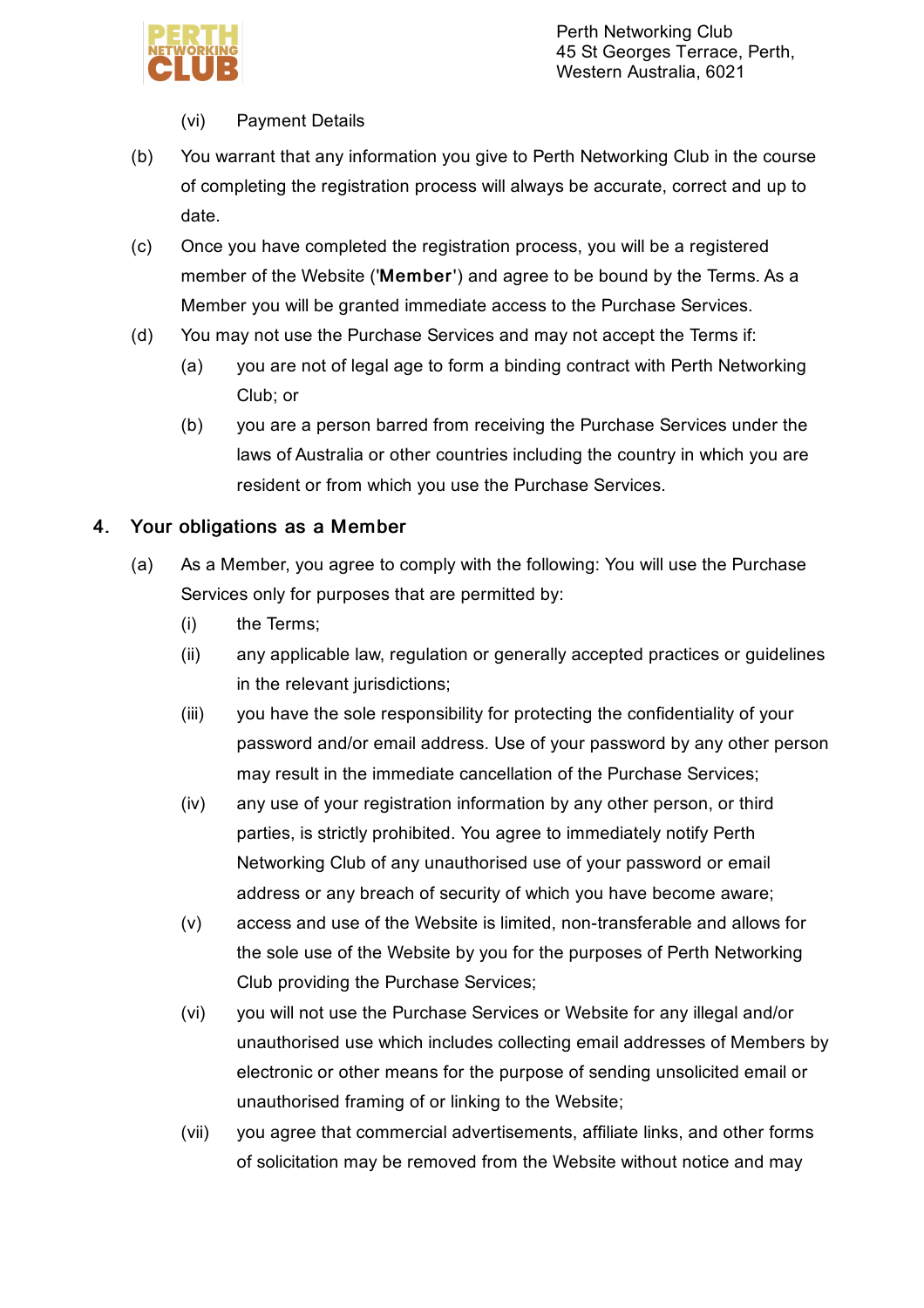

result in termination of the Purchase Services. Appropriate legal action will be taken by Perth Networking Club for any illegal or unauthorised use of the Website; and

(viii) you acknowledge and agree that any automated use of the Website or its Purchase Services is prohibited.

### 5. Purchase of Products and Returns Policy

- (a) In using the Purchase Services to purchase the Product through the Website, you will agree to the payment of the purchase price listed on the Website for the Product (the 'Purchase Price').
- (b) Payment of the Purchase Price may be made through Stripe (the 'Payment Gateway Provider'). In using the Purchase Services, you warrant that you have familiarised yourself with, and agree to be bound by, the applicable Terms and Conditions of Use, Privacy Policy and other relevant legal documentation provided by the Payment Gateway Providers.
- (c) Following payment of the Purchase Price being confirmed by Perth Networking Club, you will be issued with a receipt to confirm that the payment has been received and Perth Networking Club may record your purchase details for future use.
- (d) Perth Networking Club may, at their sole discretion, provide a refund on the return of the Products within 30 days where the Product packaging is unopened and remains in a saleable condition. You acknowledge and agree that you are liable for any postage and shipping costs associated with any refund pursuant to this clause.

### 6. **Warranty**

- (a) Perth Networking Club's Products come with guarantees that cannot be excluded under the Australian Consumer Law. You are entitled to a replacement or refund for a major failure of the Product and compensation for any other reasonably foreseeable loss or damage. You are also entitled to have the Products repaired or replaced if the Products fail to be of acceptable quality and the failure does not amount to a major failure (the 'Warranty').
- (b) You may make a claim under this clause (the 'Warranty Claim') for material defects and workmanship in the Products within 1 month from the date of purchase (the 'Warranty Period').
- (c) In order to make a Warranty Claim during the Warranty Period, you must provide proof of purchase to Perth Networking Club showing the date of purchase of the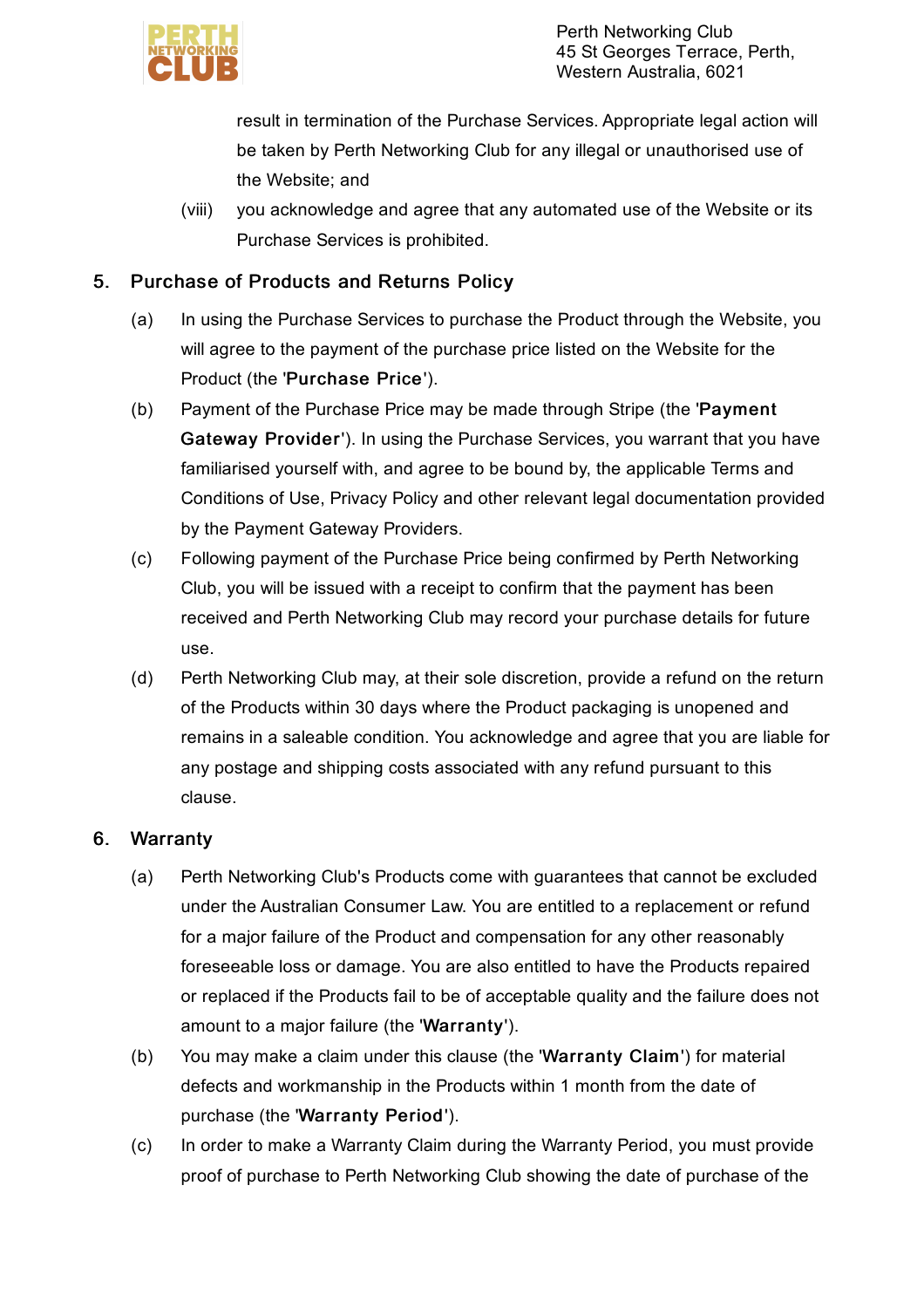

Products, provide a description of the Products and the price paid for the Products by sending written notice to Perth Networking Club at 45 St Georges Terrace, Perth, Western Australia, 6021 or by email at contact@rocketlauncher.com.au.

- (d) Where the Warranty Claim is accepted then Perth Networking Club will, at its sole discretion, either repair or replace any defective Products or part thereof with a new or remanufactured equivalent during the Warranty Period at no charge to you for parts or labour. You acknowledge and agree that you will be solely liable for any postage or shipping costs incurred in facilitating the Warranty Claim.
- (e) The Warranty shall be the sole and exclusive warranty granted by Perth Networking Club and shall be the sole and exclusive remedy available to you in addition to other rights and under a law in relation to the Products to which this warranty relates.
- (f) All implied warranties including the warranties of merchantability and fitness for use are limited to the Warranty Period.
- (g) The Warranty does not apply to any appearance of the supplied Products nor to the additional excluded items set forth below nor to any supplied Products where the exterior of which has been damaged or defaced, which has been subjected to misuse, abnormal service or handling, or which has been altered or modified in design or construction.

### 7. **Delivery**

- (a) You acknowledge that the Purchase Services offered by Perth Networking Club integrate delivery (the ' Delivery Services') through the use of third party delivery companies (the ' Delivery Service Providers').
- (b) In providing the Purchase Services, Perth Networking Club may provide you with a variety of delivery and insurance options offered as part of the Delivery Services by the Delivery Service Providers. You acknowledge and agree that Perth Networking Club is not the provider of these delivery and insurance options and merely facilitates your interaction with the Delivery Service Providers in respect to providing the Delivery Services.
- (c) In the event that an item is lost or damaged in the course of the Delivery Services, Perth Networking Club asks that you:
	- (i) contact the Delivery Service Provider directly to request a refund or to claim on any insurance options available; and
	- (ii) contact us by sending an email to contact@rocketlauncher.com.au outlining in what way the Products were damaged in transit so we are able to determine if the Delivery Service Provider should be removed from the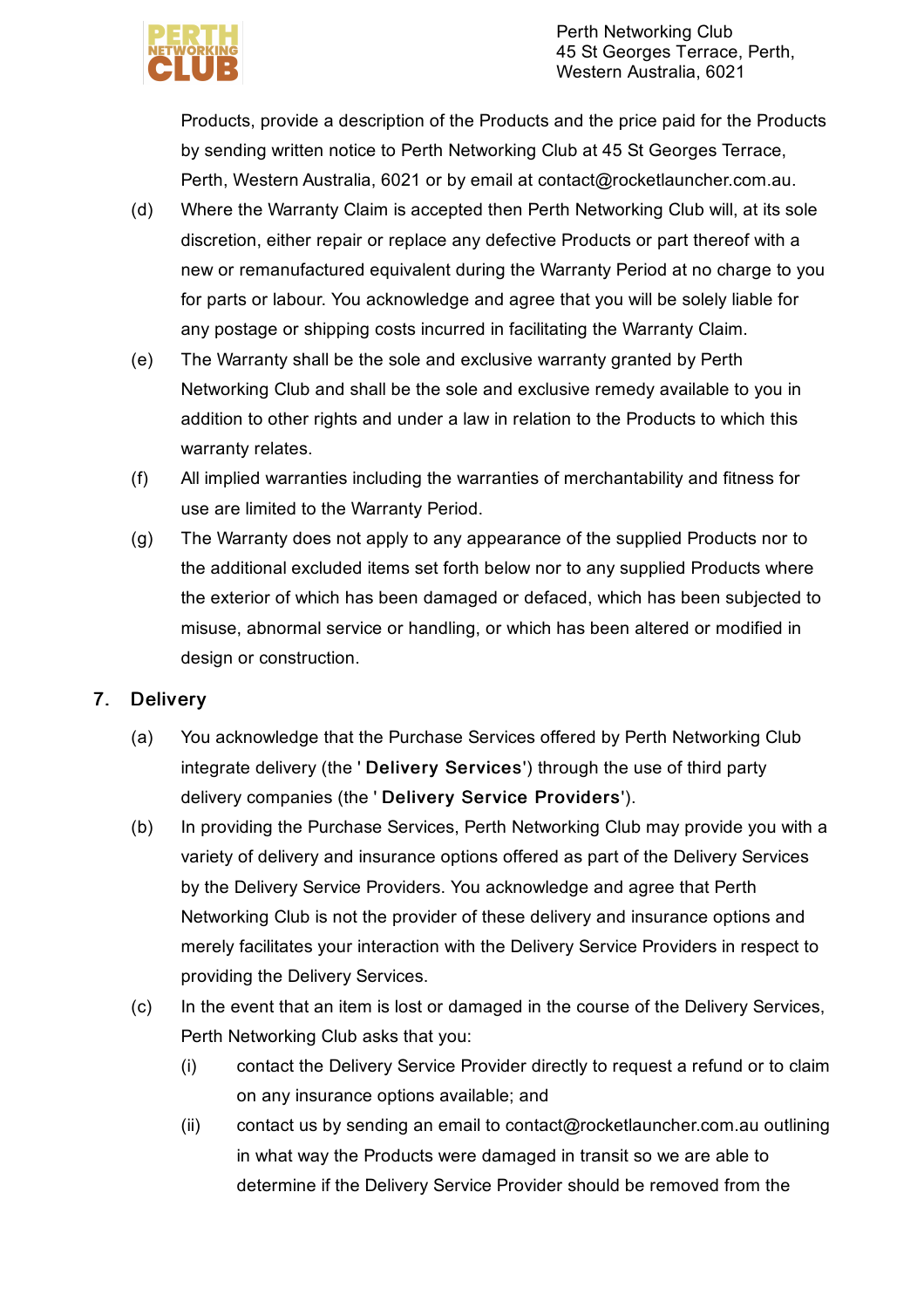

Perth Networking Club 45 St Georges Terrace, Perth, Western Australia, 6021

Purchase Services.

### 8. Copyright and Intellectual Property

- (a) The Website, the Purchase Services and all of the related products of Perth Networking Club are subject to copyright. The material on the Website is protected by copyright under the laws of Australia and through international treaties. Unless otherwise indicated, all rights (including copyright) in the site content and compilation of the website (including text, graphics, logos, button icons, video images, audio clips and software) (the 'Content') are owned or controlled for these purposes, and are reserved by Perth Networking Club or its contributors.
- (b) Perth Networking Club retains all rights, title and interest in and to the Website and all related content. Nothing you do on or in relation to the Website will transfer to you:
	- (a) the business name, trading name, domain name, trade mark, industrial design, patent, registered design or copyright of Perth Networking Club; or
	- (b) the right to use or exploit a business name, trading name, domain name, trade mark or industrial design; or
	- $(c)$ a system or process that is the subject of a patent, registered design or copyright (or an adaptation or modification of such a system or process).
- (c) You may not, without the prior written permission of Perth Networking Club and the permission of any other relevant rights owners: broadcast, republish, up-load to a third party, transmit, post, distribute, show or play in public, adapt or change in any way the Content or third party content for any purpose. This prohibition does not extend to materials on the Website, which are freely available for re-use or are in the public domain.

### 9. **Privacy**

(a) Perth Networking Club takes your privacy seriously and any information provided through your use of the Website and/or the Purchase Services are subject to Perth Networking Club's Privacy Policy, which is available on the Website.

### 10. General Disclaimer

- (a) You acknowledge that Perth Networking Club does not make any terms, guarantees, warranties, representations or conditions whatsoever regarding the Products other than provided for pursuant to these Terms.
- (b) Perth Networking Club will make every effort to ensure a Product is accurately depicted on the Website, however, you acknowledge that sizes, colours and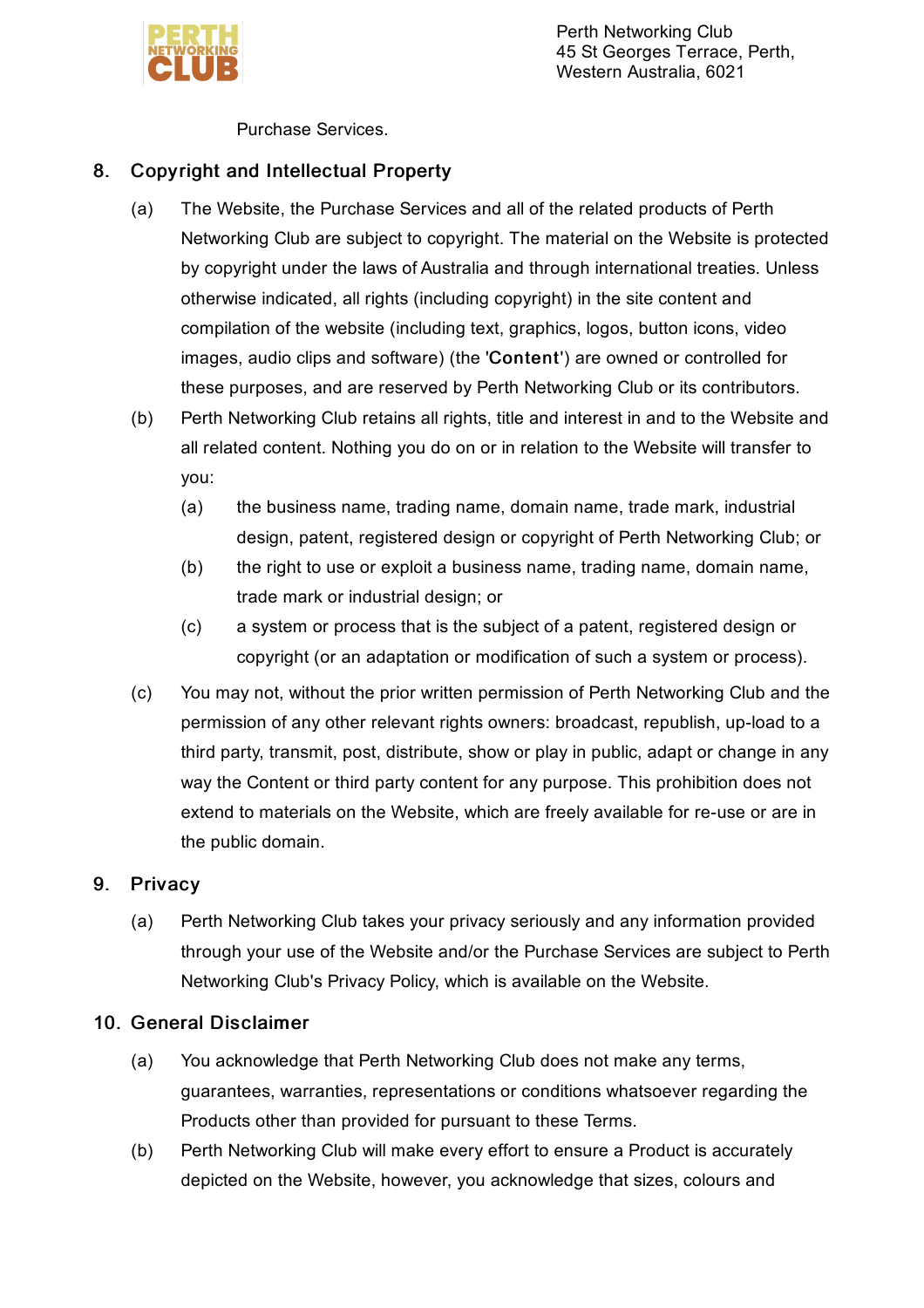

packaging may differ from what is displayed on the Website.

- (c) Nothing in these Terms limits or excludes any guarantees, warranties, representations or conditions implied or imposed by law, including the Australian Consumer Law (or any liability under them) which by law may not be limited or excluded.
- (d) Subject to this clause, and to the extent permitted by law:
	- (i) all terms, guarantees, warranties, representations or conditions which are not expressly stated in these Terms are excluded; and
	- (ii) Perth Networking Club will not be liable for any special, indirect or consequential loss or damage (unless such loss or damage is reasonably foreseeable resulting from our failure to meet an applicable Consumer Guarantee), loss of profit or opportunity, or damage to goodwill arising out of or in connection with the Purchase Services or these Terms (including as a result of not being able to use the Purchase Services or the late supply of the Purchase Services), whether at common law, under contract, tort (including negligence), in equity, pursuant to statute or otherwise.
- (e) Use of the Website, the Purchase Services, and any of the products of Perth Networking Club (including the Delivery Services), is at your own risk. Everything on the Website, the Purchase Services, and the Products of Perth Networking Club, are provided to you on an "as is" and "as available" basis, without warranty or condition of any kind. None of the affiliates, directors, officers, employees, agents, contributors, third party content providers or licensors of Perth Networking Clubincluding any third party where the Delivery Services are made available to you) make any express or implied representation or warranty about its Content or any products or Purchase Services (including the products or Purchase Services of Perth Networking Club) referred to on the Website. This includes (but is not restricted to) loss or damage you might suffer as a result of any of the following:
	- (i) failure of performance, error, omission, interruption, deletion, defect, failure to correct defects, delay in operation or transmission, computer virus or other harmful component, loss of data, communication line failure, unlawful third party conduct, or theft, destruction, alteration or unauthorised access to records;
	- (ii) the accuracy, suitability or currency of any information on the Website, the Purchase Service, or any of its Content related products (including third party material and advertisements on the Website);
	- (iii) costs incurred as a result of you using the Website, the Purchase Services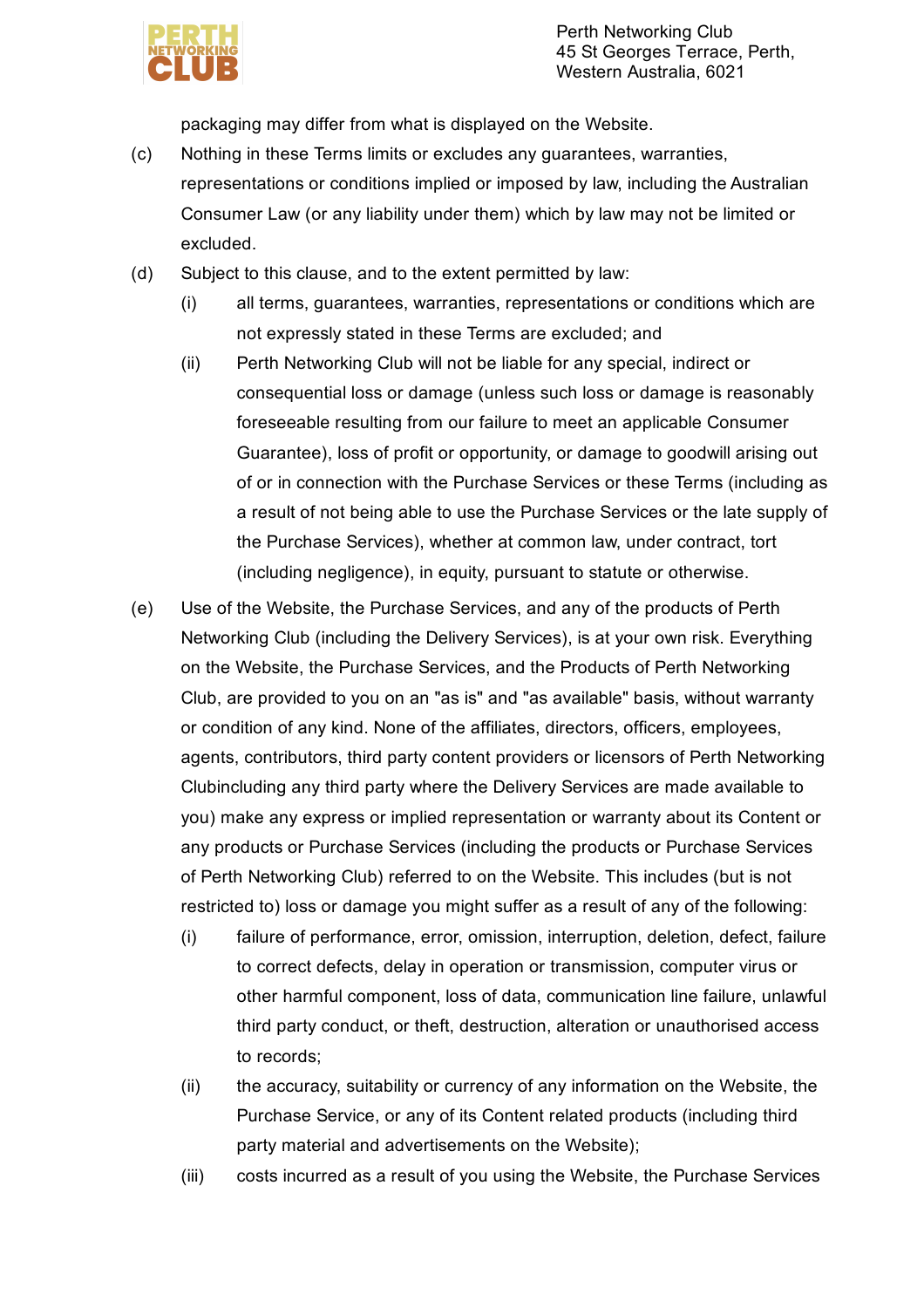or any of the Products;

- (iv) the Content or operation in respect to links which are provided for the User's convenience;
- (v) any failure to complete a transaction, or any loss arising from e-commerce transacted on the Website; or
- (vi) any defamatory, threatening, offensive or unlawful conduct of third parties or publication of any materials relating to or constituting such conduct.

# 11. Limitation of Liability

- (a) Perth Networking Club's total liability arising out of or in connection with the Purchase Services or these Terms, however arising, including under contract, tort (including negligence), in equity, under statute or otherwise, will not exceed the most recent Purchase Price paid by you under these Terms or where you have not paid the Purchase Price, then the total liability of Perth Networking Club is the resupply of information or Purchase Services to you.
- (b) You expressly understand and agree that Perth Networking Club, its affiliates, employees, agents, contributors, third party content providers and licensors shall not be liable to you for any direct, indirect, incidental, special consequential or exemplary damages which may be incurred by you, however caused and under any theory of liability. This shall include, but is not limited to, any loss of profit (whether incurred directly or indirectly), any loss of goodwill or business reputation and any other intangible loss.
- (c) Perth Networking Club is not responsible or liable in any manner for any site content (including the Content and Third Party Content) posted on the Website or in connection with the Purchase Services, whether posted or caused by users of the website of Perth Networking Club, by third parties or by any of the Purchase Services offered by Perth Networking Club.
- (d) You acknowledge that Perth Networking Club does not provide the Delivery Services to you and you agree that Perth Networking Club will not be liable to you for any special, indirect or consequential loss or damage, loss of profit or opportunity, or damage to goodwill arising out of or in connection with the Delivery Services.

# 12. Termination of Contract

- (a) The Terms will continue to apply until terminated by either you or by Perth Networking Club as set out below.
- (b) If you want to terminate the Terms, you may do so by: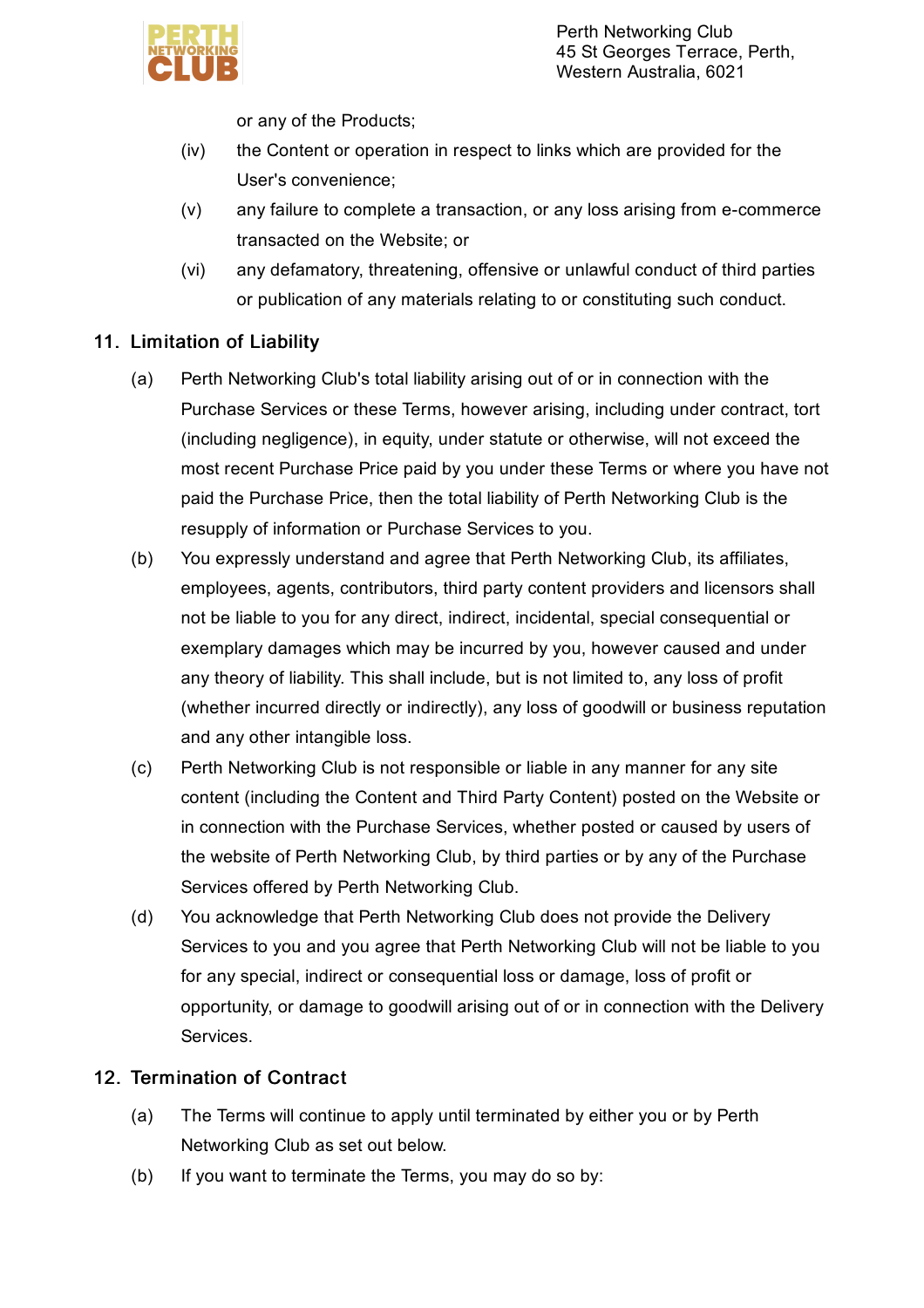

- (i) notifying Perth Networking Club at any time; and
- (ii) closing your accounts for all of the Purchase Services which you use, where Perth Networking Club has made this option available to you.
- (c) Your notice should be sent, in writing, to Perth Networking Club via the 'Contact Us' link on our homepage.
- (d) Perth Networking Club may at any time, terminate the Terms with you if:
	- (i) you have breached any provision of the Terms or intend to breach any provision;
	- (ii) Perth Networking Club is required to do so by law;
	- (iii) the partner with whom Perth Networking Club offered the Purchase Services to you has terminated its relationship with Perth Networking Club or ceased to offer the Purchase Services to you;
	- (iv) Perth Networking Club is transitioning to no longer providing the Purchase Services to Users in the country in which you are resident or from which you use the service; or
	- (v) the provision of the Purchase Services to you by Perth Networking Club is, in the opinion of Perth Networking Club, no longer commercially viable.
- (e) Subject to local applicable laws, Perth Networking Club reserves the right to discontinue or cancel your membership to the Website at any time and may suspend or deny, in its sole discretion, your access to all or any portion of the Website or the Purchase Services without notice if you breach any provision of the Terms or any applicable law or if your conduct impacts Perth Networking Club's name or reputation or violates the rights of those of another party.
- (f) When the Terms come to an end, all of the legal rights, obligations and liabilities that you and Perth Networking Club have benefited from, been subject to (or which have accrued over time whilst the Terms have been in force) or which are expressed to continue indefinitely, shall be unaffected by this cessation, and the provisions of this clause shall continue to apply to such rights, obligations and liabilities indefinitely.

# 13. Indemnity

- (a) You agree to indemnify Perth Networking Club, its affiliates, employees, agents, contributors, third party content providers and licensors from and against:
	- (i) all actions, suits, claims, demands, liabilities, costs, expenses, loss and damage (including legal fees on a full indemnity basis) incurred, suffered or arising out of or in connection with any Content you post through the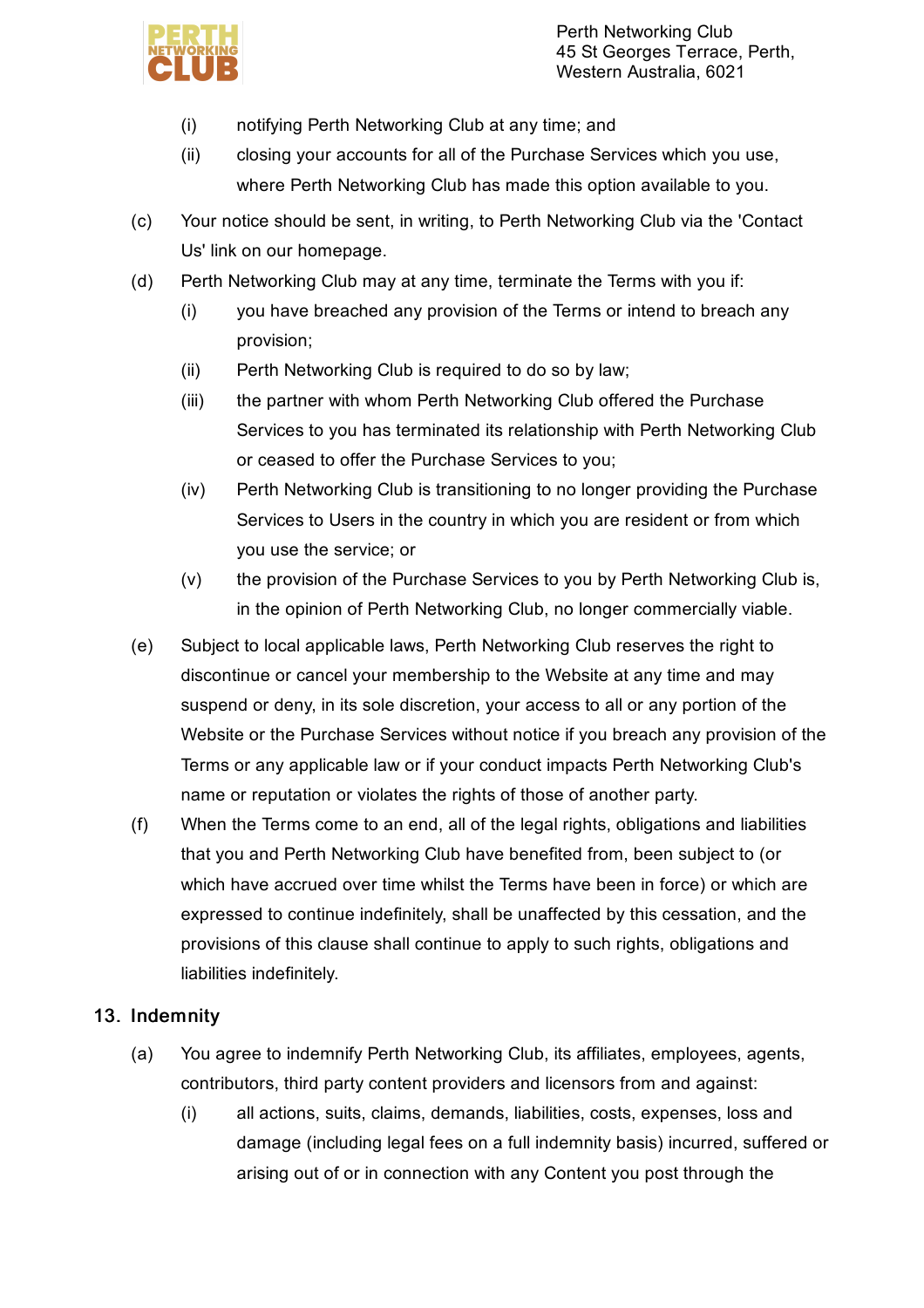

Perth Networking Club 45 St Georges Terrace, Perth, Western Australia, 6021

Website;

- (ii) any direct or indirect consequences of you accessing, using or transacting on the Website or attempts to do so and any breach by you or your agents of these Terms; and/or
- (iii) any breach of the Terms.

### 14. Dispute Resolution

(a) Compulsory:

> If a dispute arises out of or relates to the Terms, either party may not commence any Tribunal or Court proceedings in relation to the dispute, unless the following clauses have been complied with (except where urgent interlocutory relief is sought).

(b) Notice:

> A party to the Terms claiming a dispute ('Dispute') has arisen under the Terms, must give written notice to the other party detailing the nature of the dispute, the desired outcome and the action required to settle the Dispute.

(c) Resolution:

> On receipt of that notice ('Notice') by that other party, the parties to the Terms ('Parties') must:

- (i) Within 30 days of the Notice endeavour in good faith to resolve the Dispute expeditiously by negotiation or such other means upon which they may mutually agree;
- (ii) If for any reason whatsoever, 30 days after the date of the Notice, the Dispute has not been resolved, the Parties must either agree upon selection of a mediator or request that an appropriate mediator be appointed by the President of the Consumer Protection or his or her nominee;
- (iii) The Parties are equally liable for the fees and reasonable expenses of a mediator and the cost of the venue of the mediation and without limiting the foregoing undertake to pay any amounts requested by the mediator as a pre-condition to the mediation commencing. The Parties must each pay their own costs associated with the mediation;
- (iv) The mediation will be held in Perth, WA, Australia.
- (d) Confidential:

All communications concerning negotiations made by the Parties arising out of and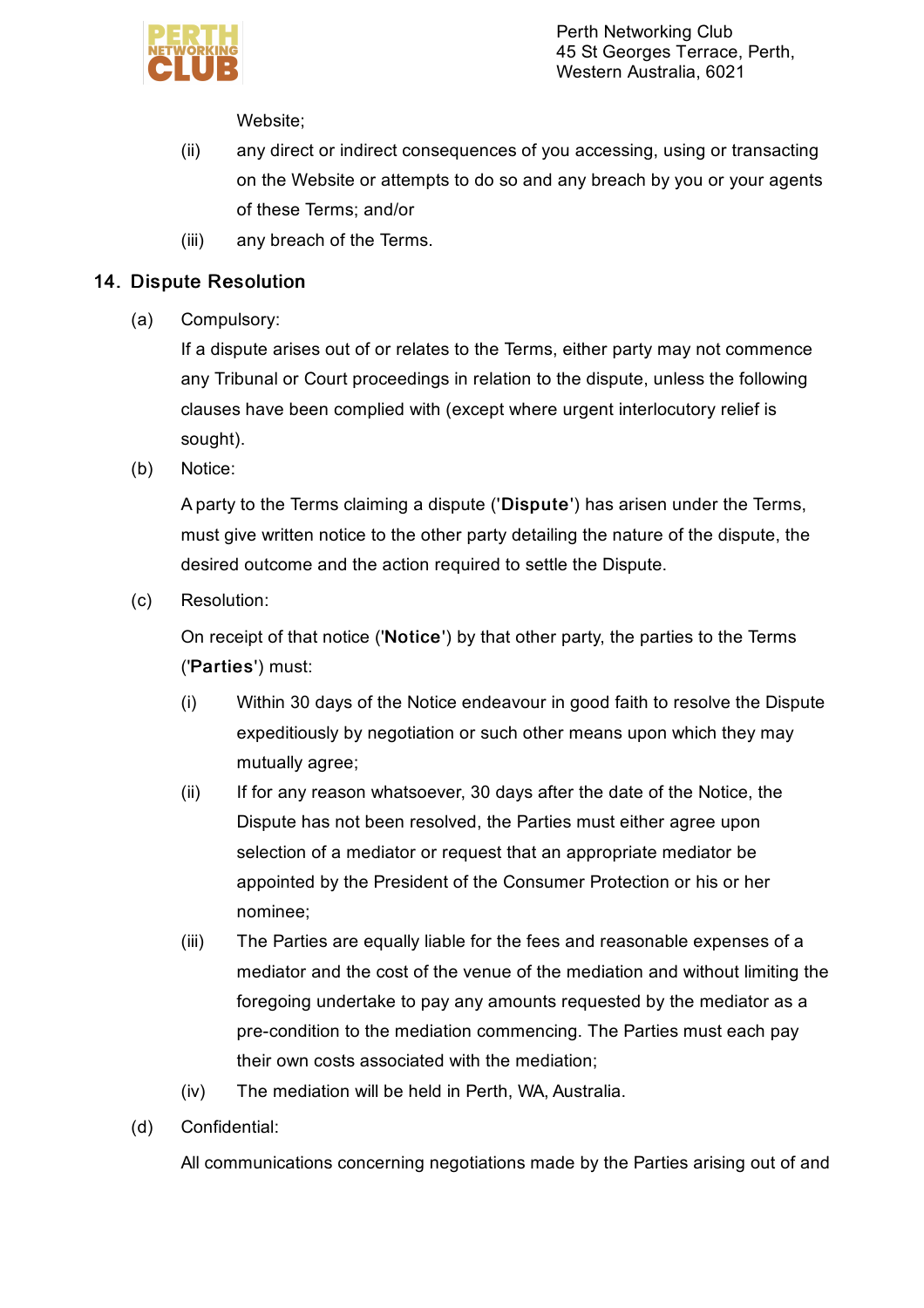

in connection with this dispute resolution clause are confidential and to the extent possible, must be treated as "without prejudice" negotiations for the purpose of applicable laws of evidence.

(e) Termination of Mediation:

> If 2 months have elapsed after the start of a mediation of the Dispute and the Dispute has not been resolved, either Party may ask the mediator to terminate the mediation and the mediator must do so.

# 15. Venue and Jurisdiction

(a) The Purchase Services offered by Perth Networking Club is intended to be viewed by residents of Australia. In the event of any dispute arising out of or in relation to the Website, you agree that the exclusive venue for resolving any dispute shall be in the courts of Western Australia, Australia.

# 16. Governing Law

(a) The Terms are governed by the laws of Western Australia, Australia. Any dispute, controversy, proceeding or claim of whatever nature arising out of or in any way relating to the Terms and the rights created hereby shall be governed, interpreted and construed by, under and pursuant to the laws of Western Australia Australia, without reference to conflict of law principles, notwithstanding mandatory rules. The validity of this governing law clause is not contested. The Terms shall be binding to the benefit of the parties hereto and their successors and assigns.

# 17. Independent Legal Advice

(a) Both parties confirm and declare that the provisions of the Terms are fair and reasonable and both parties having taken the opportunity to obtain independent legal advice and declare the Terms are not against public policy on the grounds of inequality or bargaining power or general grounds of restraint of trade.

# 18. Severance

(a) If any part of these Terms is found to be void or unenforceable by a Court of competent jurisdiction, that part shall be severed and the rest of the Terms shall remain in force.

# Approved by